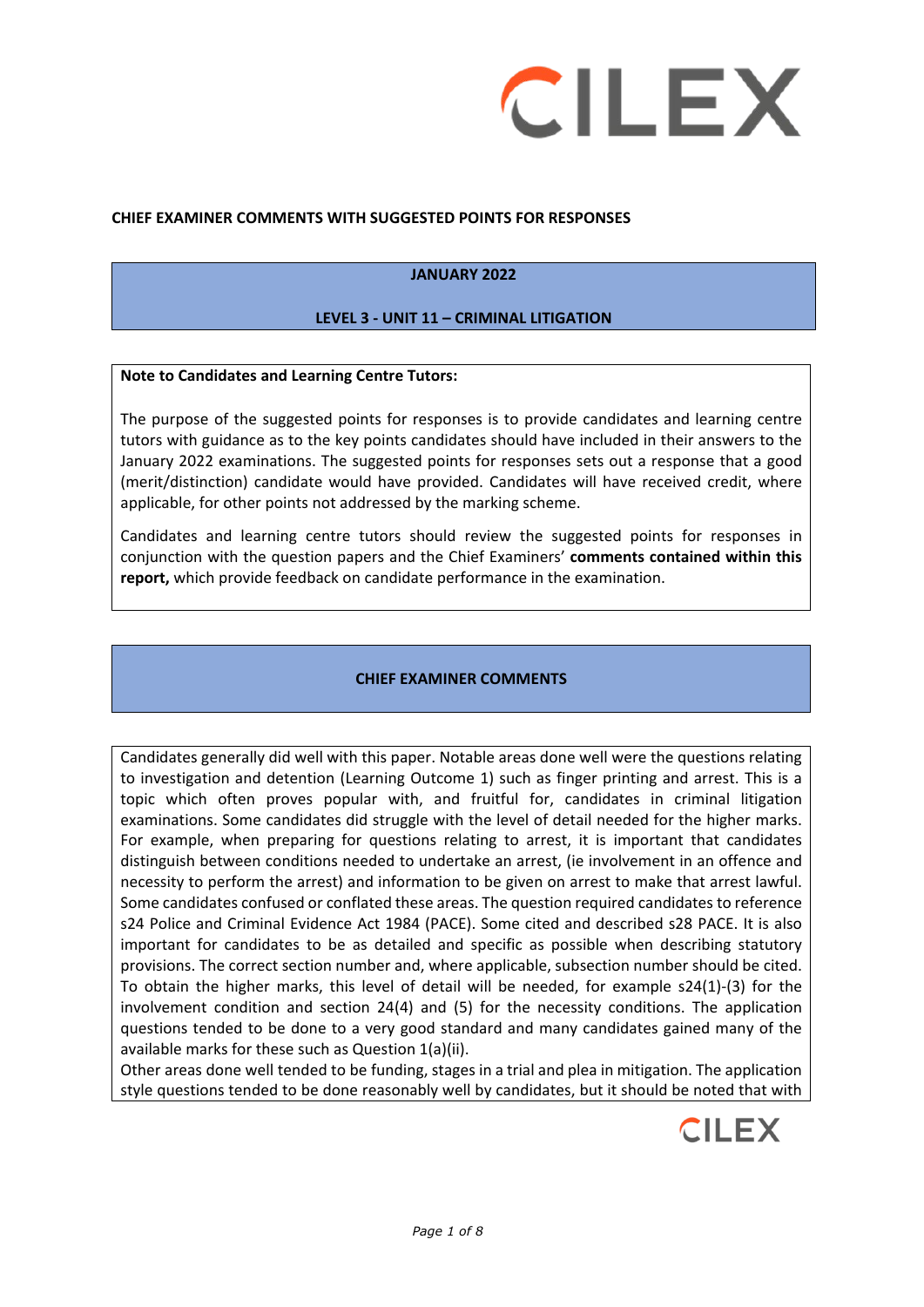such questions it is often necessary for candidates to explain clearly why something is the case and this is not always well done. An example would be question 1(a)(ii). This was an application style question. Candidates were asked for a view on lawfulness of the arrest. In order to gain full marks therefore the answer needed to give a view, with reasoning, supported logically by the facts drawn from the case study. In order to obtain full marks for this question, candidates also needed a good level of detail about the statutory provisions. The question specifically stated, "Applying those aspects **and giving statutory references**, explain whether you consider PC Alton's arrest of Jonty Adams was lawful." It is important that candidates note sufficient detail when preparing for examinations. More generally across the paper candidates lost marks for not being able to cite relevant provisions such as the Criminal Appeal Act 1968 for the appeal question or Legal Aid, Sentencing and Punishment of Offenders Act 2012 as part of the funding question.

Areas where candidates struggled, were disclosure, appeals and allocation. These are areas that centres should continue to focus on to ensure that candidates become comfortable with these areas.

## **CANDIDATE PERFORMANCE FOR EACH QUESTION**

## **Question 1(a)(i)**

Done well and the question worked well to sort the stronger candidates who could cite specific sections and subsections and the weaker who spoke more generally. Some candidates discussed s28 instead of 24 but not enough to raise concerns with the question. Many picked up 2 of the 3 marks.

## **(ii)**

The application was done fairly well, and many candidates picked up at least half of the available marks

## **(b)**

Many candidates picked up half marks, but many did not provide the statutory provision as part of the answer and lacked other details regarding the operation of the s34 provision.

## **(c)(i)**

These two questions concerning fingerprinting were done well by almost all candidates, with many scoring full marks across both questions.

## **1(c)(ii)**

These two questions concerning fingerprinting were done well by almost all candidates, with many scoring full marks across both questions. If anything, the application part in (ii) was a little easy and did not do an effective job of a usual application question of separating out stronger candidates.

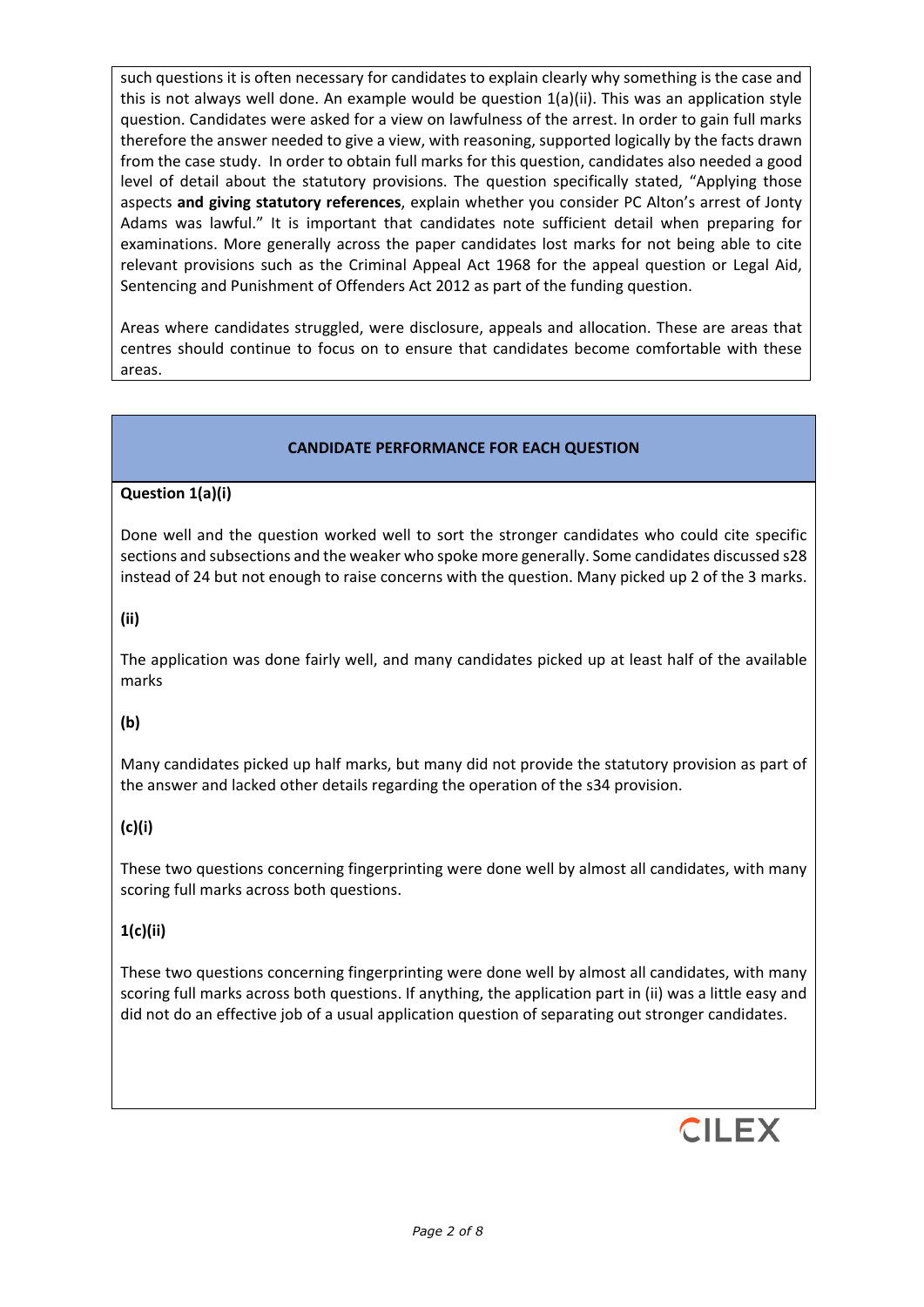# **Question 2(a)**

Most candidates did very well with this question and scored 3 or 4 marks. Some missed the allocation aspect but not many.

## **(b)(i)**

Many candidates struggled to cite the specific section and Act but generally people dealt well with the question and picked up 2 or 3 of the other available marks.

## **(ii)**

Another application style question which proved a little easy and many candidates picked up full marks.

## **(c)(i)**

Disclosure is never a popular subject and candidates picked up some of the marks but lacked the detail for full marks.

## **(ii)**

This question proved difficult for many. Some candidates gave reasons but not ones which gained marks, such as referring to the overriding objective. The question specifically stated in either way cases and this did enable some candidates to determine that the relevance lay in advising on venue and plea.

## **Question 3(a)**

Many candidates correctly identified the custody officer and gained one mark. Some, but not a large number supported this with reference to the correct statutory provision. Credit was awarded for reference to either s34, s37 or s38 PACE. Many candidates stated a police officer of the rank of inspector or superintendent but did not cite the correct provision for this. Credit has not been awarded for this. There is a provision under s30A Pace which allows for this, but this is unlikely to be what the candidates were referring to and it does not fit within the question as stated.

## **(b)**

Many candidates pick up half marks as they were able to explain something about the difference between police bail and court bail. Some gave answers which were too basic or nebulous to gain marks and many were not able to give sufficiently full responded for the full marks, although a small number did.

## **3(c)**

Many candidates picked up most of the available marks. Some did not attempt the question or made a rudimentary attempt at it, but this would suggest poor preparation. This was a standard funding style question about Crown Court funding and many candidates did well with the question.

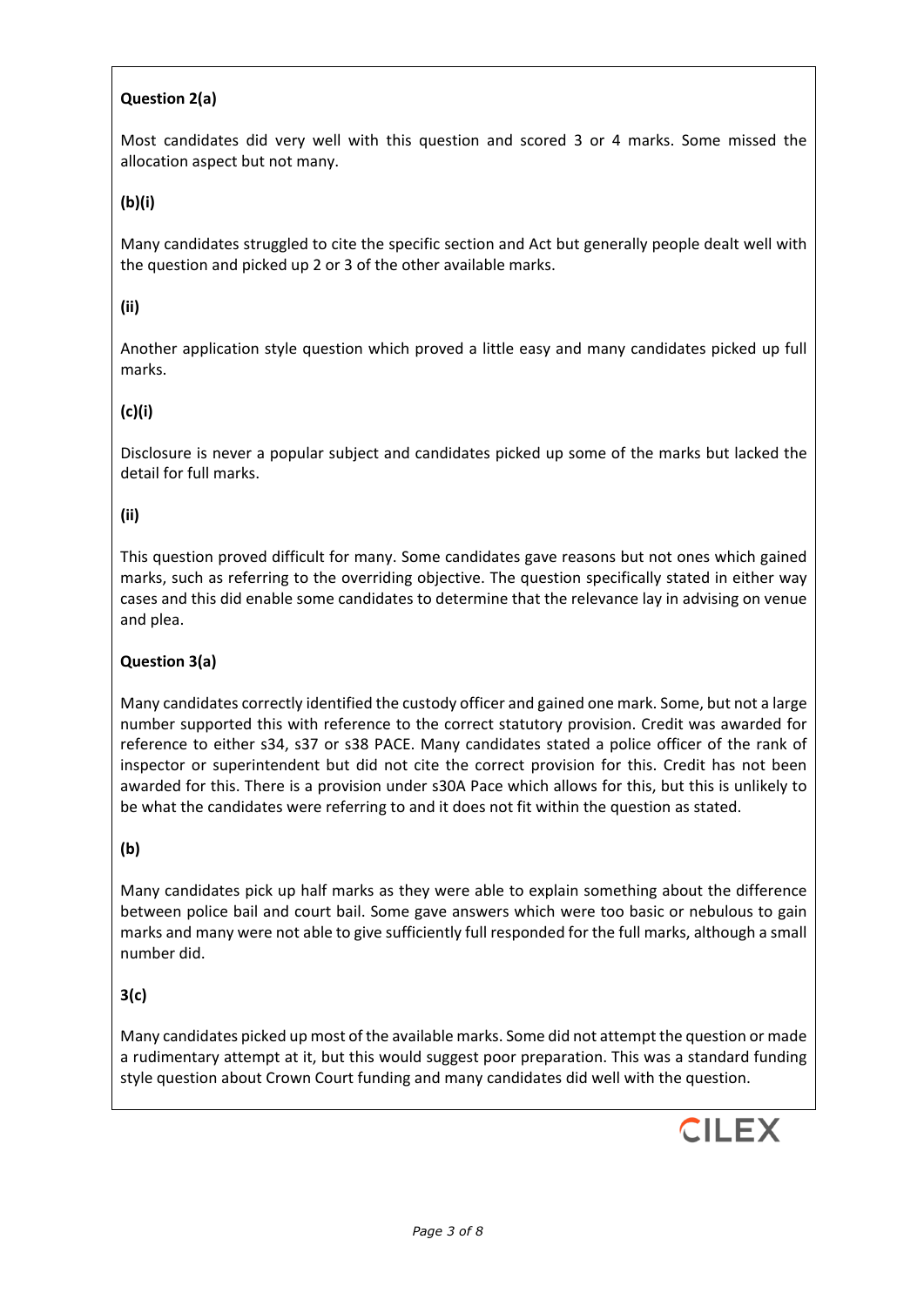## **(3d)**

This was a basic question about stages in a Crown Court trial. The question was deliberately worded to focus on the defence case only, to make the question slightly more difficult. Many candidates scored the full 5 marks for the question. A small number missed the point of the question and mentioned defence statement or other points but generally it was done very well.

# **(e)**

Many candidates picked up the mark for the purpose of the judge's summing up. Many were also able to identify one point it may contain with many referring to other the standard of proof or the need for a unanimous decision. This is not a commonly examined area and CE was impressed that many of the candidates picked up half or full marks.

## **Question 4(a)(i)**

Almost all candidates were able to state the purpose of the plea in mitigation, gaining one of the marks. Many were able to identify some of the general requirements. Some candidates understood the remit of the question and scored full marks but many did not, and some strayed into the application stage in (i) when this was quite clearly a general question.

## **(ii)**

This was an application question which required candidates to use the available information in the case study materials to pick out some points which could be used in plea in mitigation for Maria. Many candidates picked up several of the available marks.

## **(b)**

Many candidates correctly identified some of the stated aims. Some identified sufficient for full marks for that part of the question. Only a small number correctly identified the statutory provision.

## **(c)**

Many candidates identified the correct court but very few correctly stated the statutory provision. Some candidates cited High Court, but this suggests lack of preparation.

# **CILEX**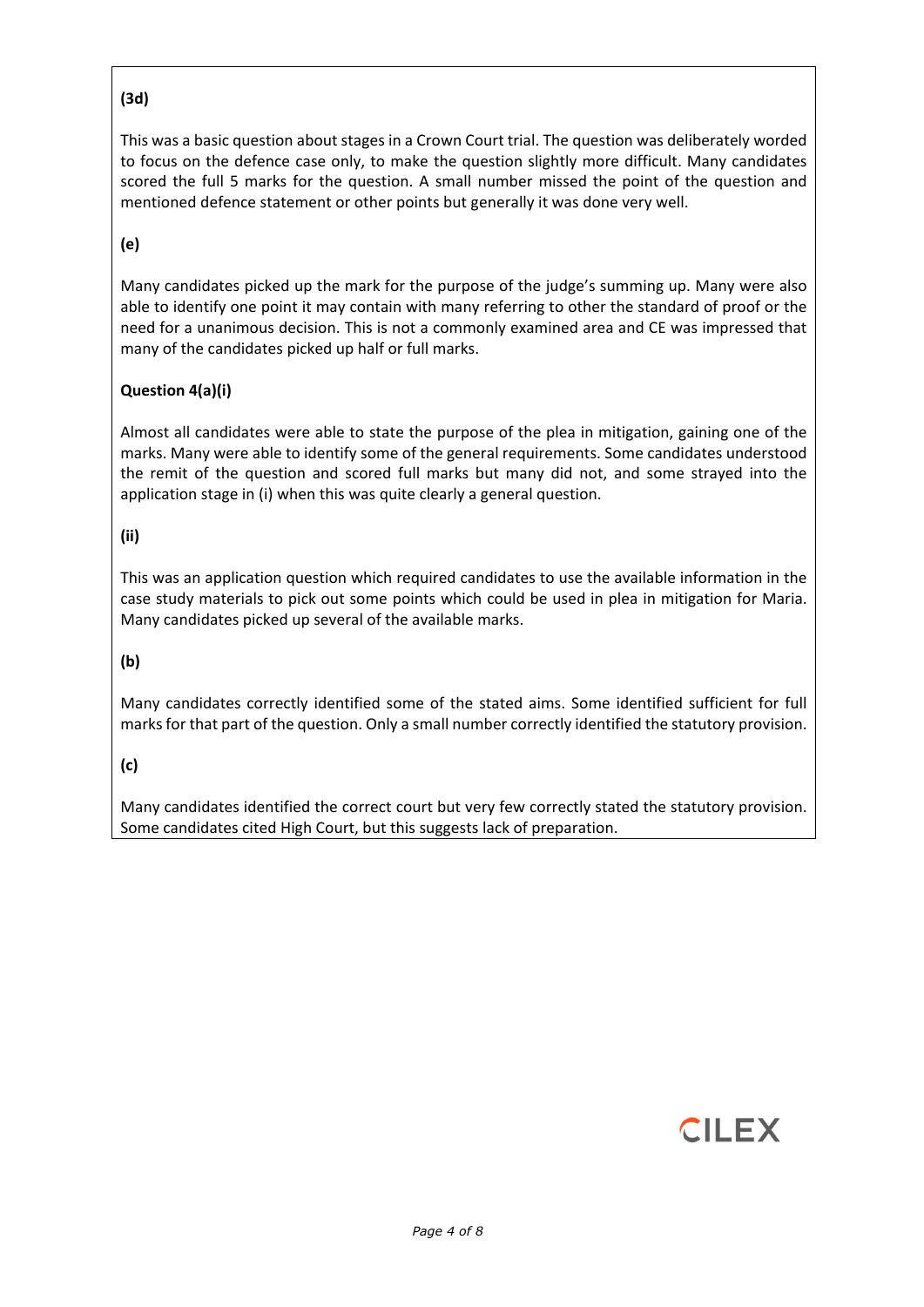## **SUGGESTED POINTS FOR RESPONSE**

## **LEVEL 3 - UNIT 11 – CRIMINAL LITIGATION**

| <b>Question</b> | <b>Suggested Points for Responses</b>                                      | <b>Max</b>   |
|-----------------|----------------------------------------------------------------------------|--------------|
| <b>Number</b>   |                                                                            | <b>Marks</b> |
| 1(a)(i)         | Involvement in an offence or reasonable grounds for                        | 3            |
|                 | suspecting involvement with an offence                                     |              |
|                 | Reasonable grounds for believing it is necessary to make the               |              |
|                 | arrest                                                                     |              |
|                 | $s24(1-3)$ – involvement                                                   |              |
|                 | $s24(4)$ and $(5)$ – necessity                                             |              |
|                 | 1 mark available for correctly citing the sections and subsections of PACE |              |
|                 | for one of the conditions.                                                 |              |
| 1(a)(ii)        | Involvement:                                                               | 6            |
|                 | Radio message confirmed offence had been committed-                        |              |
|                 | (s24(3)                                                                    |              |
|                 |                                                                            |              |
|                 | PC Alton had reasonable grounds to suspect Jonty guilty of the<br>٠        |              |
|                 | offence because:                                                           |              |
|                 | Jonty partially matched description given                                  |              |
|                 | Similarity of Jonty's phone                                                |              |
|                 | Jonty's behaviour observed/acting suspiciously<br>$\bullet$                |              |
|                 | Max 3 marks for discussing involvement                                     |              |
|                 | <b>Necessity:</b>                                                          |              |
|                 | Jonty Adam's not giving name and address s24(5)(a) or (b)<br>٠             |              |
|                 | To prevent loss of property/phone (s24(5)(ciii)                            |              |
|                 | To allow prompt and effective investigation of offence s24(5)(e)           |              |
|                 | therefore arrest lawful<br>٠                                               |              |
| 1(b)            | Court may draw conclusions (adverse or otherwise)                          | 4            |
|                 | As he has now given an explanation for his involvement                     |              |
|                 | Which he could have reasonably mentioned before                            |              |
|                 | and which he now relies upon in his defence                                |              |
|                 | S34 Criminal Justice and Public Order Act 1994.                            |              |
|                 |                                                                            |              |
| 1(c)(i)         | Governed by s61 PACE 1984,                                                 | 4            |
|                 | And Code D                                                                 |              |
|                 | May be taken with written consent of suspect                               |              |
|                 | May be taken without consent                                               |              |

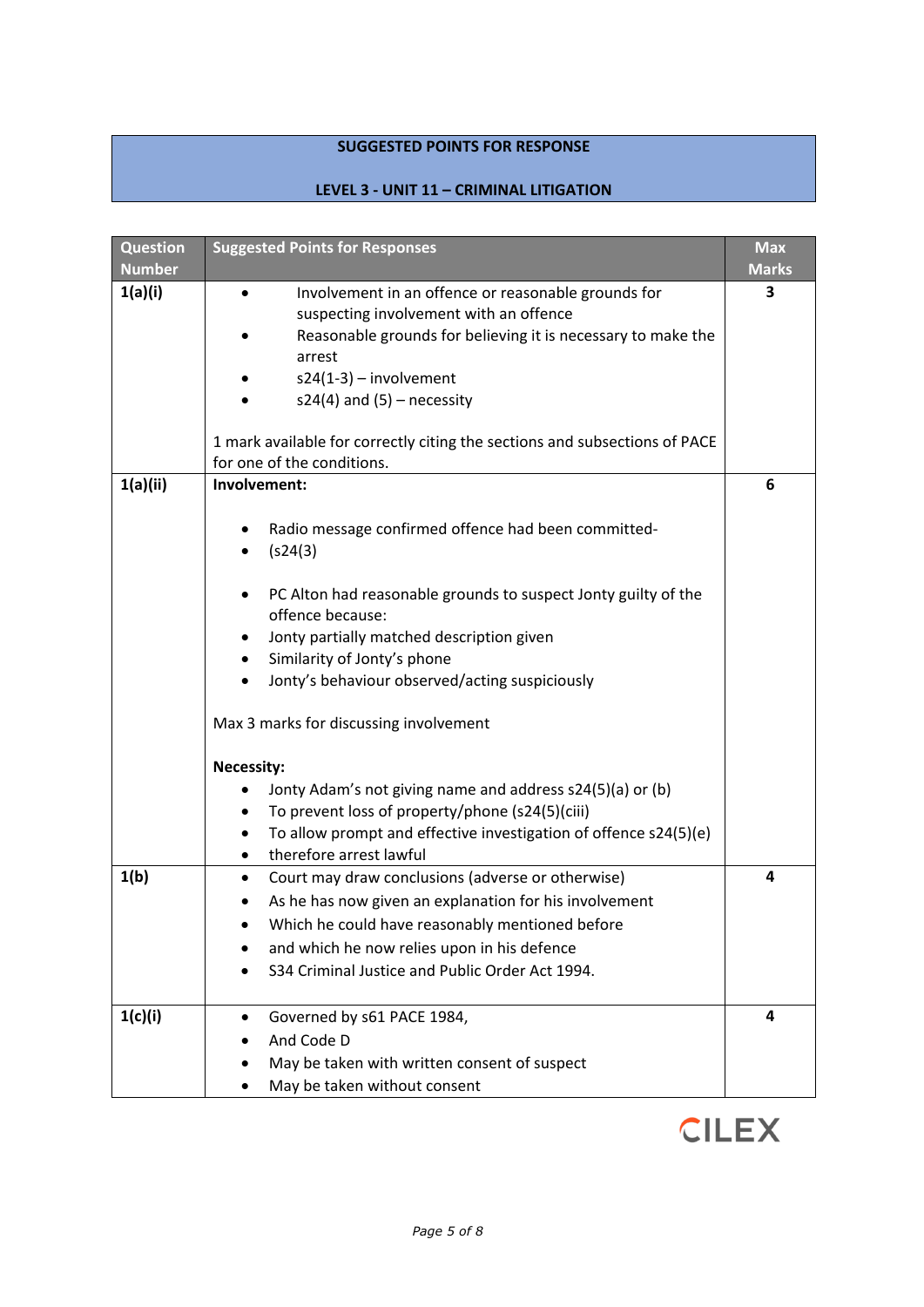|                          | offence<br>Theft $-$ either way $-$ carries custodial if convicted.              |  |
|--------------------------|----------------------------------------------------------------------------------|--|
|                          | Therefore, can use reasonable force and can take without<br>$\bullet$<br>consent |  |
| <b>Question 1 Total:</b> |                                                                                  |  |

| 2(a)<br>Either way offence - Plea before venue<br>4<br>Enter plea - not guilty<br>Case proceeds to allocation hearing<br>Magistrates' decision regarding jurisdiction<br>If mags retain jurisdiction, Defendant choice of venue<br>If mags decline jurisdiction, case sent to CC for PTPH<br><b>Bail application</b><br>2(b)(i)<br>4<br>Any previous convictions of the Def<br>Representation of Prosecution and Defence regarding trial<br>Allocation guideline issued by the Sentencing Council<br>Any relevant Sentencing Guidelines for the offence of theft<br>$\bullet$<br>Section 19 Magistrates Court Act 1980<br>Whether the court feels it has sufficient sentencing powers (max<br>6 months custody)<br>Any aggravating features in the offence<br>2(b)(ii)<br>Yes-likely<br>3<br>$\bullet$<br>Reason no previous conviction<br>and therefore sufficient sentencing powers<br>2(c)(i)<br>• Part 8 Criminal Procedure Rules<br>4<br>• Duty on prosecution to disclose used material<br>I.e. material that will form part of the Prosecution case against<br>Def<br>• Duty to serve IDPC as soon as practicable<br>• No later than the beginning of the day of the first hearing<br>2(c)(ii)<br>• As accused will be expected to indicate likely plea at the PBV<br>$\overline{2}$<br>Defence lawyer is unable to advise on plea without sight of IDPC<br>Also cannot advise their client on which venue to choose at | <b>Question</b><br><b>Number</b> | <b>Suggested Points for Responses</b> | <b>Max</b><br><b>Marks</b> |
|--------------------------------------------------------------------------------------------------------------------------------------------------------------------------------------------------------------------------------------------------------------------------------------------------------------------------------------------------------------------------------------------------------------------------------------------------------------------------------------------------------------------------------------------------------------------------------------------------------------------------------------------------------------------------------------------------------------------------------------------------------------------------------------------------------------------------------------------------------------------------------------------------------------------------------------------------------------------------------------------------------------------------------------------------------------------------------------------------------------------------------------------------------------------------------------------------------------------------------------------------------------------------------------------------------------------------------------------------------------------------------------------------------------------------------|----------------------------------|---------------------------------------|----------------------------|
|                                                                                                                                                                                                                                                                                                                                                                                                                                                                                                                                                                                                                                                                                                                                                                                                                                                                                                                                                                                                                                                                                                                                                                                                                                                                                                                                                                                                                                |                                  |                                       |                            |
|                                                                                                                                                                                                                                                                                                                                                                                                                                                                                                                                                                                                                                                                                                                                                                                                                                                                                                                                                                                                                                                                                                                                                                                                                                                                                                                                                                                                                                |                                  |                                       |                            |
|                                                                                                                                                                                                                                                                                                                                                                                                                                                                                                                                                                                                                                                                                                                                                                                                                                                                                                                                                                                                                                                                                                                                                                                                                                                                                                                                                                                                                                |                                  |                                       |                            |
|                                                                                                                                                                                                                                                                                                                                                                                                                                                                                                                                                                                                                                                                                                                                                                                                                                                                                                                                                                                                                                                                                                                                                                                                                                                                                                                                                                                                                                |                                  |                                       |                            |
| <b>Question 2 Total:</b><br>17 marks                                                                                                                                                                                                                                                                                                                                                                                                                                                                                                                                                                                                                                                                                                                                                                                                                                                                                                                                                                                                                                                                                                                                                                                                                                                                                                                                                                                           |                                  | allocation                            |                            |

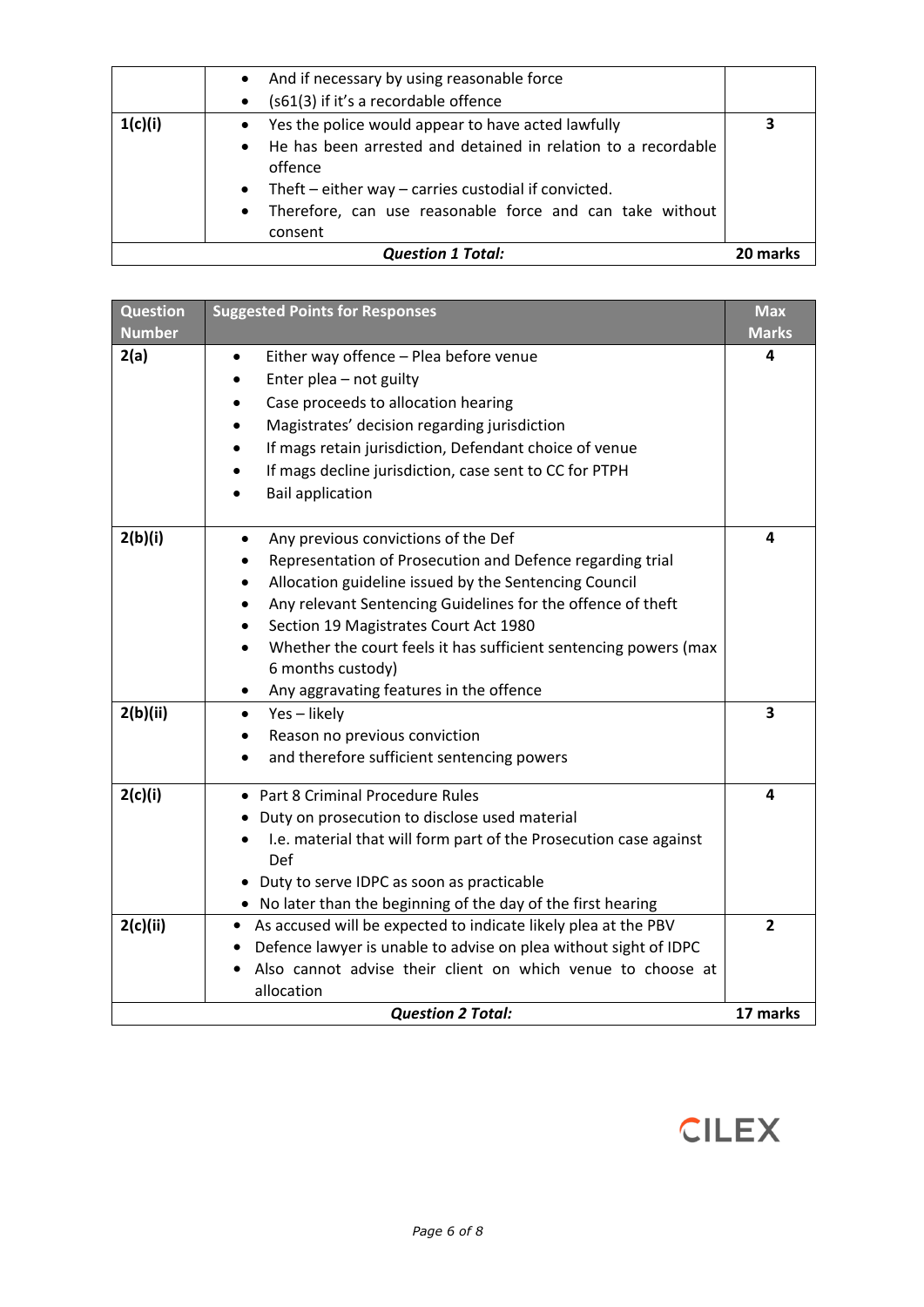| <b>Question</b><br><b>Number</b> | <b>Suggested Points for Responses</b>                                                                                                | <b>Max</b><br><b>Marks</b> |
|----------------------------------|--------------------------------------------------------------------------------------------------------------------------------------|----------------------------|
| 3(a)                             | • Section 37 PACE 1984 - custody officer                                                                                             | $\overline{2}$             |
|                                  | • Section 38 PACE 1984                                                                                                               |                            |
|                                  | S34 PACE 1984 - custody officer                                                                                                      |                            |
| 3(b)                             | Police bail (max 2 marks for explanation)                                                                                            | 4                          |
|                                  |                                                                                                                                      |                            |
|                                  | • Where the police grant bail either whilst investigations into the                                                                  |                            |
|                                  | offence are still ongoing,                                                                                                           |                            |
|                                  | or                                                                                                                                   |                            |
|                                  | • where the individual has been charged but has not yet appeared                                                                     |                            |
|                                  | in court.<br>• Governed by Part 4 PACE 1984                                                                                          |                            |
|                                  |                                                                                                                                      |                            |
|                                  | <b>Court Bail (Max 2 marks for explanation)</b>                                                                                      |                            |
|                                  | • Where the court officials grant bail to a defendant between                                                                        |                            |
|                                  | scheduled court hearings.                                                                                                            |                            |
|                                  | • This is as an alternative to 'remand'                                                                                              |                            |
|                                  | • Governed by the Bail Act 1976                                                                                                      |                            |
| 3(c)                             | Access to Justice Act (AJA) 1999 / Legal Aid, Sentencing and<br>$\bullet$                                                            | 5                          |
|                                  | Punishment of Offenders Act (LASPOA) 2012                                                                                            |                            |
|                                  | full criminal legal aid / representation order may be available if<br>a defendant passes the interests of justice test and the means |                            |
|                                  | test.                                                                                                                                |                            |
|                                  | In Maria's case, the offence being indictable only, the interests of<br>$\bullet$                                                    |                            |
|                                  | justice test is automatically justified                                                                                              |                            |
|                                  | means test will be based on a contributory scheme, assessing<br>$\bullet$                                                            |                            |
|                                  | income and capital.                                                                                                                  |                            |
|                                  | Maria will be assessed on income as she is in employment and                                                                         |                            |
|                                  | therefore unlikely to be in receipt of any passporting benefit                                                                       |                            |
| 3(d)                             | • Cross examination of Prosecution witnesses                                                                                         | 5                          |
|                                  | . Possibility of making a no case to answer submission                                                                               |                            |
|                                  | • May make opening speech<br>• Examination in chief of Defence witnesses                                                             |                            |
|                                  | . Re-examination by Defence of own witnesses                                                                                         |                            |
|                                  | • Closing speech                                                                                                                     |                            |
| 3(e)                             | • To direct the jury on relevant law (or what must be proved to                                                                      | $\overline{2}$             |
|                                  | establish guilt)                                                                                                                     |                            |
|                                  |                                                                                                                                      |                            |
|                                  | May include:                                                                                                                         |                            |
|                                  | • Summary of relevant points of evidence that jury has heard                                                                         |                            |
|                                  | • Standard of proof                                                                                                                  |                            |
|                                  | • How they should try to reach a unanimous verdict                                                                                   |                            |
|                                  |                                                                                                                                      |                            |
|                                  | <b>Question 3 Total:</b>                                                                                                             | 18 marks                   |